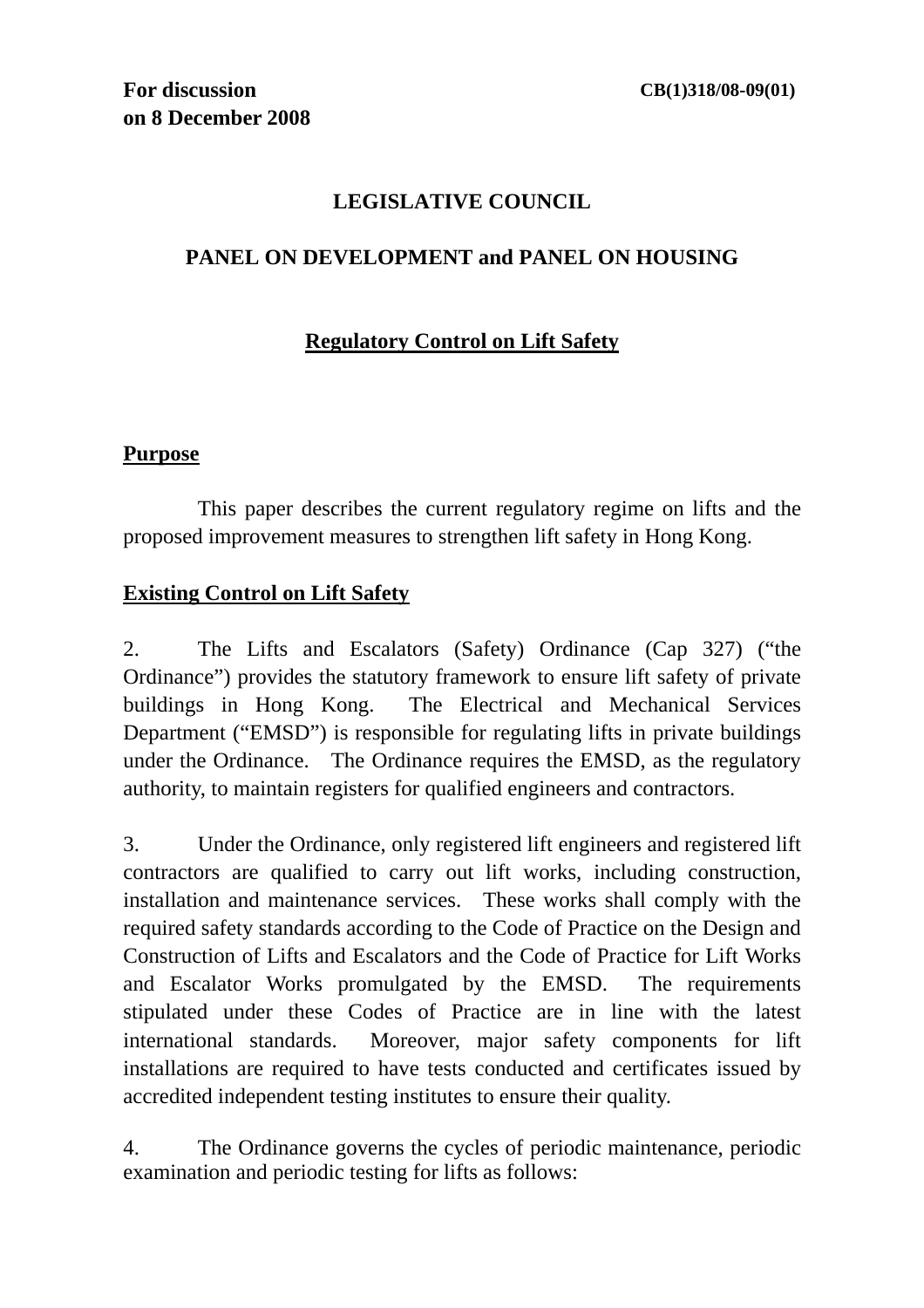- (i) for periodic maintenance, every lift shall be inspected, cleaned, oiled and adjusted by a registered lift contractor at intervals not exceeding one month. The Code of Practice for Lift Works and Escalator Works drawn up by the EMSD further requires lift contractors to carry out the above maintenance services at least once every two weeks, or as specified in the guidelines of the manufacturer (whichever interval is shorter);
- (ii) for periodic examination, every lift shall be thoroughly examined by a registered lift engineer at intervals not exceeding 12 months; and
- (iii) for periodic testing, the safety equipment of every lift shall be tested by a registered lift engineer at intervals not exceeding 12 months with the lift not carrying any load, and such safety equipment shall be tested by a registered lift engineer at intervals not exceeding five years with the lift carrying loads.

5. The EMSD conducts audit inspections for lifts in private buildings. Samples are selected under the principle of risk assessment. The Department also carries out surprise checks to ensure that the services provided by engineers and contractors are up to standard.

6. Regarding lifts in Government buildings which are exempted from the control in the Ordinance, the repair and maintenance works are currently undertaken by the Electrical and Mechanical Services Trading Fund ("EMSTF"). The EMSTF arranges the relevant works in accordance with the requirements and technical standards of the Ordinance, and monitors the works as appropriate.

7. Lifts in public housing estates managed by the Hong Kong Housing Authority ("HKHA") are also not governed by the Ordinance. However, the Housing Department ("HD"), being the authority responsible for the regulation and maintenance of lifts in public housing estates, follows the requirements under the Ordinance as the basis for regulation of lifts. The Department employs lift contractors registered under the Ordinance to conduct lift repair and maintenance works according to all the requirements and standards under the Ordinance and the EMSD guidelines, and monitors the works as appropriate. Furthermore, the Lift Ordinance Enforcement Unit of the HD's Independent Checking Unit exercises regulatory control over HKHA's lifts on par with the EMSD's practice.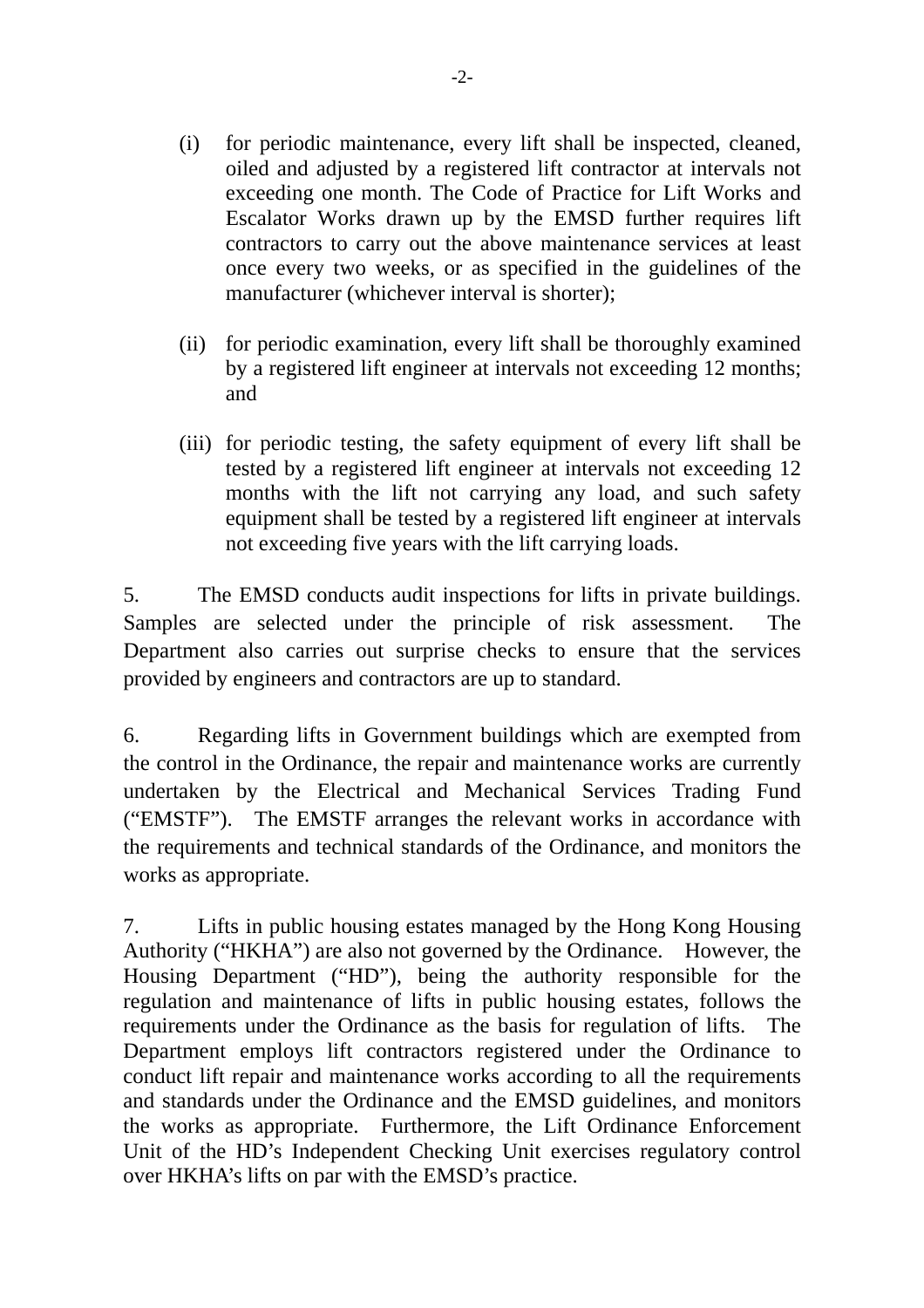#### **Package of Improvement Measures**

8. The recent lift incidents happened in October and November 2008 have aroused public concern over the safety conditions and the adequacy of the regulatory regime of lifts in Hong Kong. Although statistics do not reveal an increasing trend of lift incidents in recent years, the Government considers it necessary to review and enhance as needed the current regulatory arrangements. Pending investigation reports on the incidents and further review, we have decided to adopt a multi-pronged package of immediate measures in the following areas to enhance the existing regulatory framework in order to assure the public on lift safety in Hong Kong:

## (i) Stepping up Inspections

9. The EMSD has, since mid-November 2008, stepped up its audit inspections and spot checks of lifts in private buildings through additional resources provided by the Development Bureau through internal redeployment. Accordingly, this has enabled the EMSD to increase the proportion of audit checks from **one out of ten** to **one out of seven** using a risk-based approach. Such special programme will initially last for three months. In light of investigation results of the recent incidents and effectiveness of our package of improvement measures, we will review our regular inspection programme so as to ensure the effective operation of the regulatory mechanism. However, in line with the spirit of professional regulation in the Ordinance, we do not believe that the regulatory body should replace the registered engineers and contractors in what should be their legal obligations.

## (ii) Revision of Tendering Arrangements for Government Contracts

10. In response to the concern of the lift workers' union and members of the public over the "bunching approach" in tendering lift maintenance services (i.e. one contractor being assigned maintenance services for different brands of lifts through one single contract), the EMSTF will adjust its future procurement arrangements with each lift maintenance contract including only one single brand of lifts. This approach will allow the maintenance contractors to be more focused on their technologies and resources allocation, and reinforce the quality of lift maintenance while maintaining the principle of open and competitive tendering. In this context, the HD has always ensured that the routine repair and maintenance services of all lifts under the direct management of the Department are carried out by the original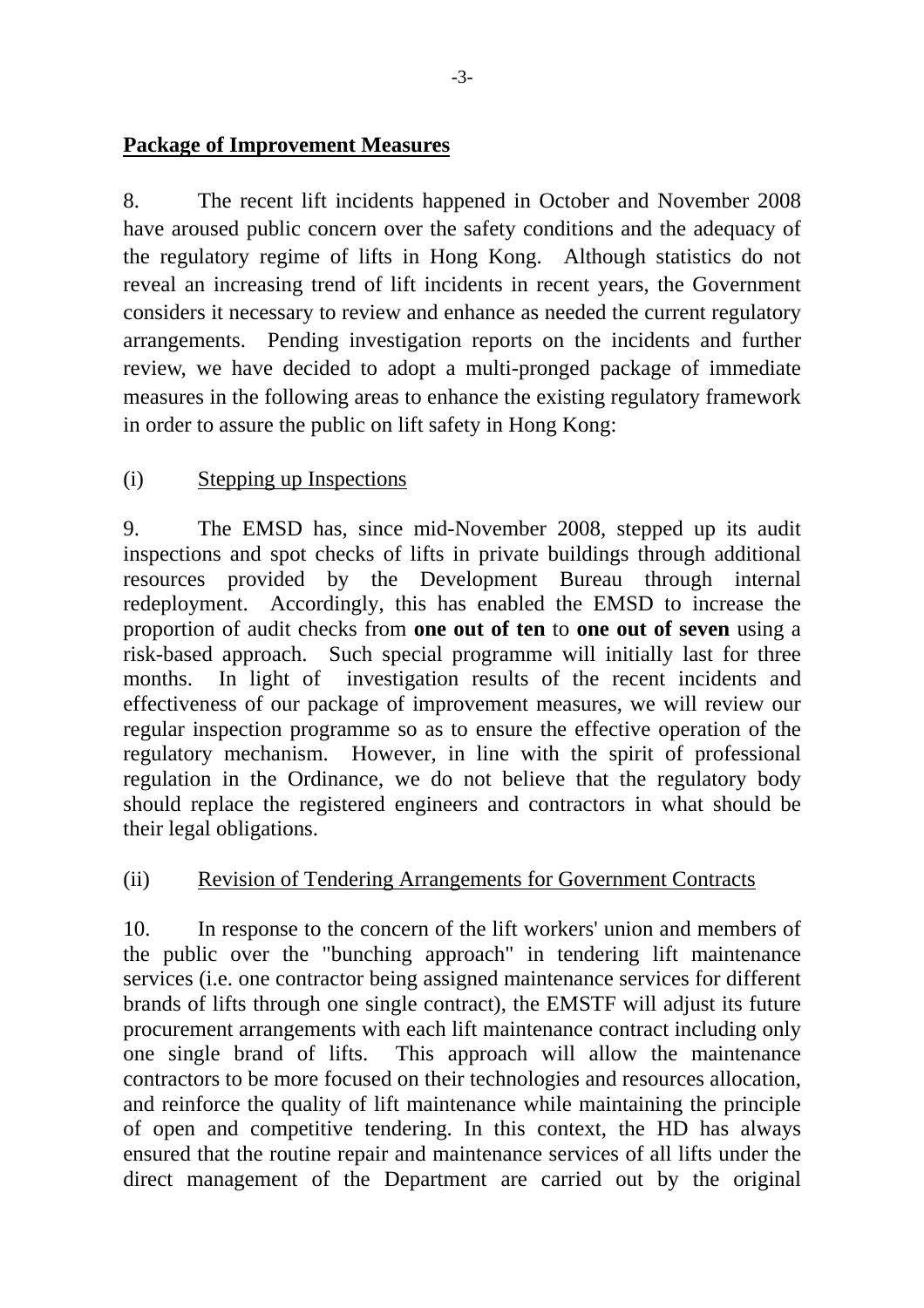contractors, i.e. the HD will not adopt the "bunching approach" in the tendering of the provision of maintenance services for lifts.

11. Although we cannot regulate by law the procurement of lift maintenance services, we believe the EMSTF's new procurement arrangements will have some reference effect on the tendering of lift maintenance services for private buildings by their respective owners. The EMSD will, through its public education programmes, publicise the benefits of such procurement arrangements to building owners and management agencies. The Department also intends to provide samples of tender specifications for the reference of private building owners, see paragraph 14 below.

## (iii) Enhancement of Codes of Practice on Lift Safety

12. With a view to strengthening safety requirements for lift maintenance, the EMSD is consulting the lift contractors and worker representatives through an established working group to review and enhance the existing Codes of Practice. The Codes of Practice will address issues such as the frequency and duration of specified maintenance tasks. The working group held the first meeting in this series on 24 November 2008. The meeting exchanged initial views on a wide range of issues concerning lift safety, including frequency and duration of specific maintenance tasks, the possibility and the mechanism of disclosing contractors' performance to the public, reporting of incidents by contractors to EMSD, arrangement of surprise inspections, testing on lift components, etc. Further meetings will be convened with a view to arriving at an agreement to enhance the relevant Codes of Practice as soon as possible.

#### (iv) Enhancing Publicity

13. The Government will enhance public awareness on lift safety, in particular the knowledge of owners' corporations or owners' committees about lift maintenance and procurement of lift maintenance services.

14. To facilitate building owners and management agencies to properly procure lift maintenance service, the EMSD has compiled a sample tender document with the requisite scope and specification for such service. This and other relevant information are scheduled to be posted on EMSD's website in early December. An enquiry hotline will be made available. The Department will also beef up its public education programme on lift safety in the coming year.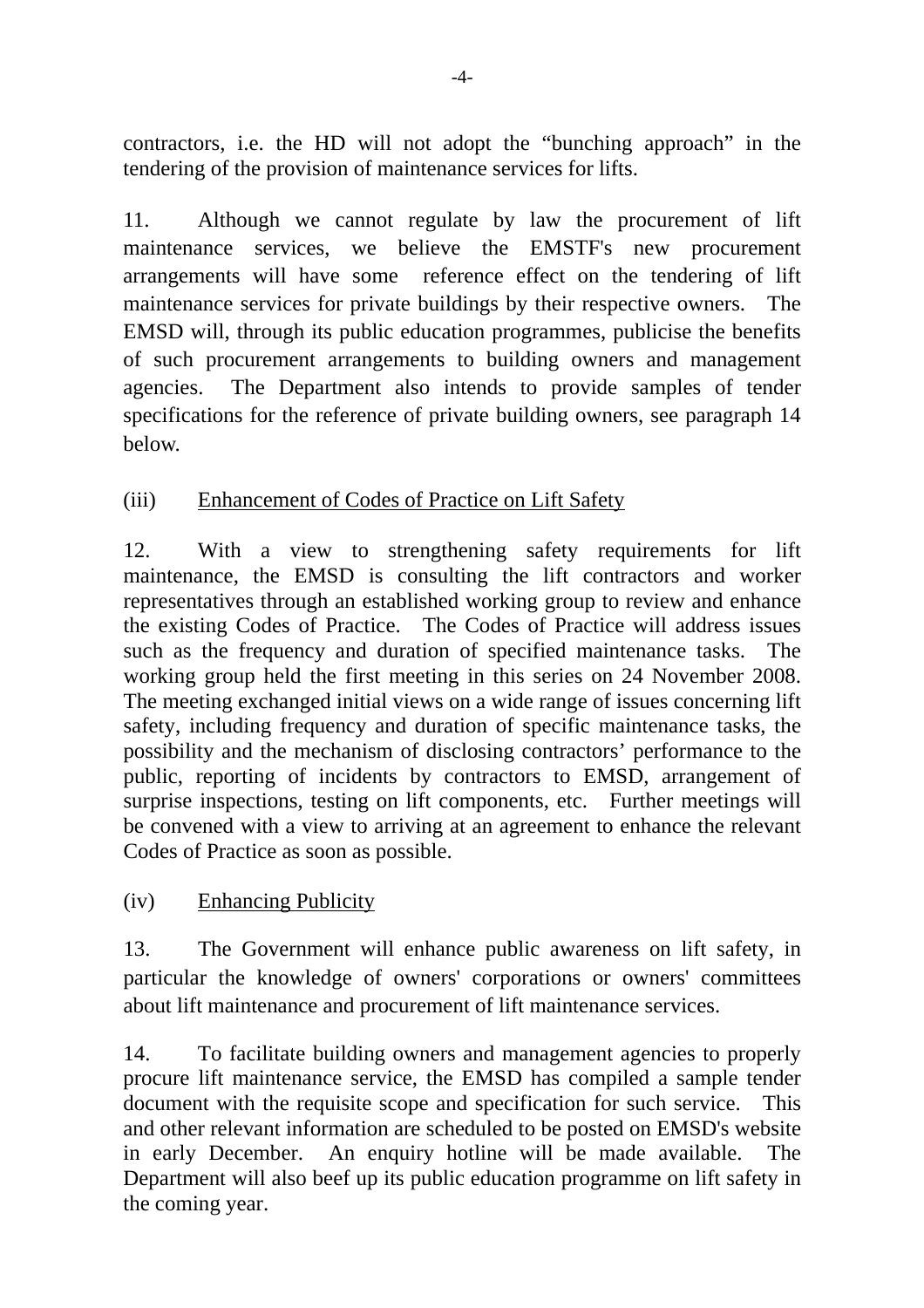#### (v) Enhancing Workers' Competence

15. There are two routes to become a "competent lift worker" under the Ordinance. A person is qualified if he -

- (a) is the holder of a certificate or has completed a course relating to lifts at an accredited technical institute, and has undergone such craft apprenticeship in lift works for a period, or an aggregate period, of not less than four years; or
- (b) has been in the employment, for a period, or an aggregate period, of not less than four years, of any registered lift contractor and is considered by the contractor by whom he is employed to have had sufficient experience or training in lift works of that particular type so as to carry out such works competently without supervision.

The lift workers' union has expressed concerns that many experienced lift workers under route (b) above may lose their status of being "competent workers" when they change employers or when they are not directly employed by a registered contractor. They have requested for the establishment of a self-standing registration system for lift workers to provide a more formal status for the workers. In response to the union's concerns, the EMSD has launched a scheme to enable those who possess sufficient skills and work experience but have not undergone formal academic training or craft apprenticeship to become "competent lift workers" under route (a) above. The proposed scheme involves a three-month refresher top-up training course and arrangements to verify previous training received by the workers. The first course was started in September 2008 and the second one has been scheduled for early 2009. Under the proposed scheme, upon successful completion of the training course, the lift workers will be regarded as "competent lift workers" under route (a) and such status does not require the recognition by registered lift contractors. If the workers change their employers, the status of being "competent lift workers" will remain. The EMSD will continue its discussions with the trade and workers' union to refine the arrangements of the training courses.